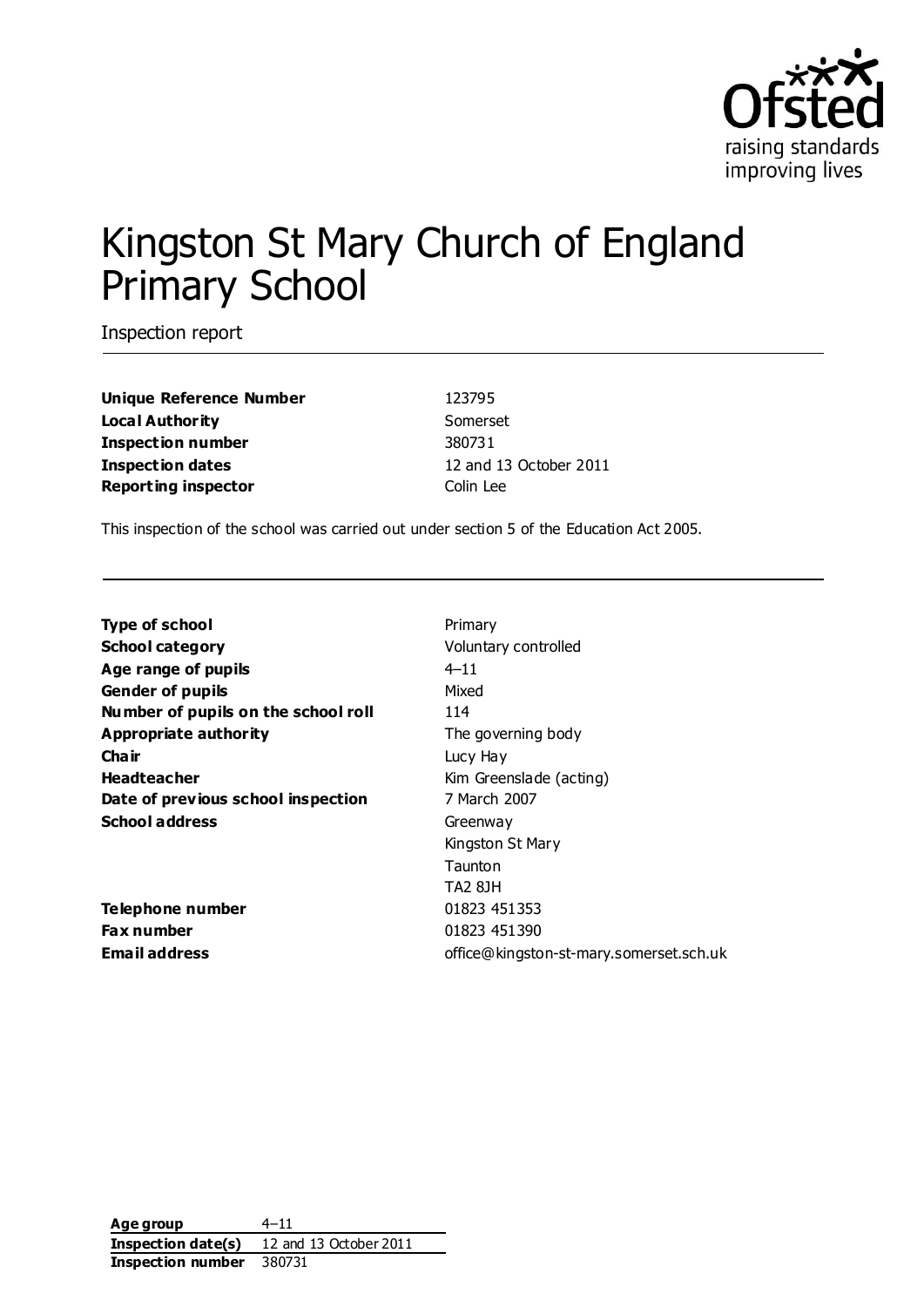The Office for Standards in Education, Children's Services and Skills (Ofsted) regulates and inspects to achieve excellence in the care of children and young people, and in education and skills for learners of all ages. It regulates and inspects childcare and children's social care, and inspects the Children and Family Court Advisory Support Service (Cafcass), schools, colleges, initial teacher training, work-based learning and skills training, adult and community learning, and education and training in prisons and other secure establishments. It assesses council children's services, and inspects services for looked after children, safeguarding and child protection.

Further copies of this report are obtainable from the school. Under the Education Act 2005, the school must provide a copy of this report free of charge to certa in categories of people. A charge not exceeding the full cost of reproduction may be made for any other copies supplied.

If you would like a copy of this document in a different format, such as large print or Braille, please telephone 0300 123 4234, or email enquiries@ofsted.gov.uk.

You may copy all or parts of this document for non-commercial educational purposes, as long as you give details of the source and date of publication and do not alter the information in any way.

To receive regular email alerts about new publications, including survey reports and school inspection reports, please visit our website and go to 'Subscribe'.

Piccadilly Gate Store St **Manchester** M1 2WD

T: 0300 123 4234 Textphone: 0161 618 8524 E: enquiries@ofsted.gov.uk W: www.ofsted.gov.uk

**Ofsted** 

© Crown copyright 2011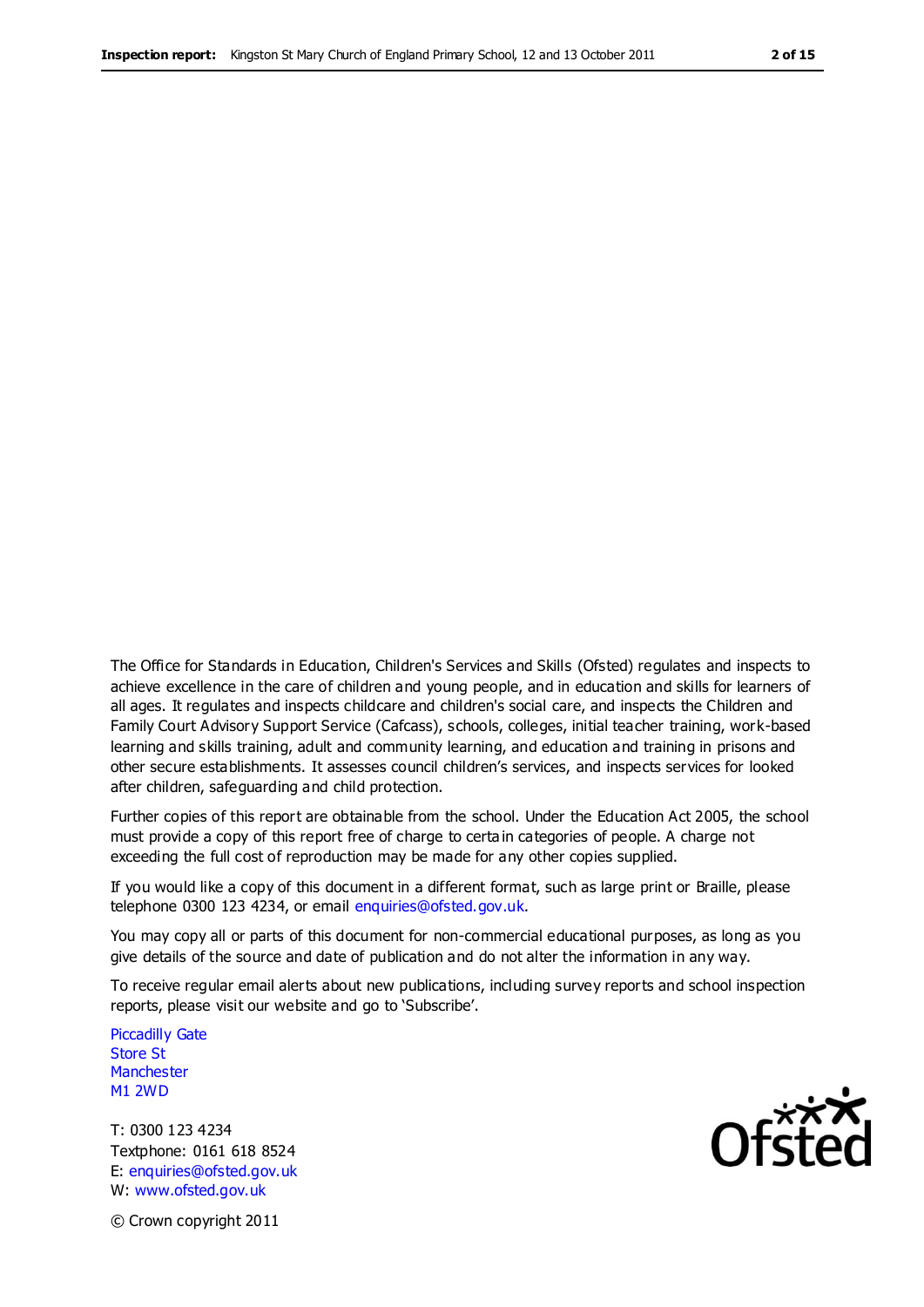# **Introduction**

This inspection was carried out by two additional inspectors. The inspectors visited nine lessons taught by five teachers. They observed the school's work and looked at the school's data on pupils' attainment and progress, the school development plan, school planning documents and procedures for keeping pupils safe. Meetings were held with members of the governing body, staff and groups of pupils. Inspectors analysed 69 questionnaires completed by parents and carers, as well as speaking to a group of parents and carers.

The inspection team reviewed many aspects of the school's work. It looked in detail at a number of key areas.

- Have the initiatives introduced to improve pupils' attainment and rates of progress in Years 1 and 2 been successful?
- $\blacksquare$  How effectively teaches use information from assessment to plan the next stages in pupils' learning.
- The action being taken by leaders and managers to evaluate the impact of provision on pupils' outcomes.

# **Information about the school**

The school is smaller than an average-sized primary school. The large majority of pupils are of White British heritage. Pupils are taught in four mixed-age classes: Reception and Year 1, Years 1 and 2, Years 3 and 4, and Years 5 and 6. The proportion of pupils known to be eligible for free school meals is below the national average. The proportion of pupils with special educational needs and/or disabilities is also below average. The school has received awards for several aspects of its work, including the Healthy Schools and Activemark awards. There have been changes in senior leadership in recent months. The assistant headteacher and a consultant headteacher led the school during the summer term 2011 and an acting headteacher was appointed in September 2011. A pre-school provision is based on the school site but this is not managed by the governing body and is subject to a separate inspection.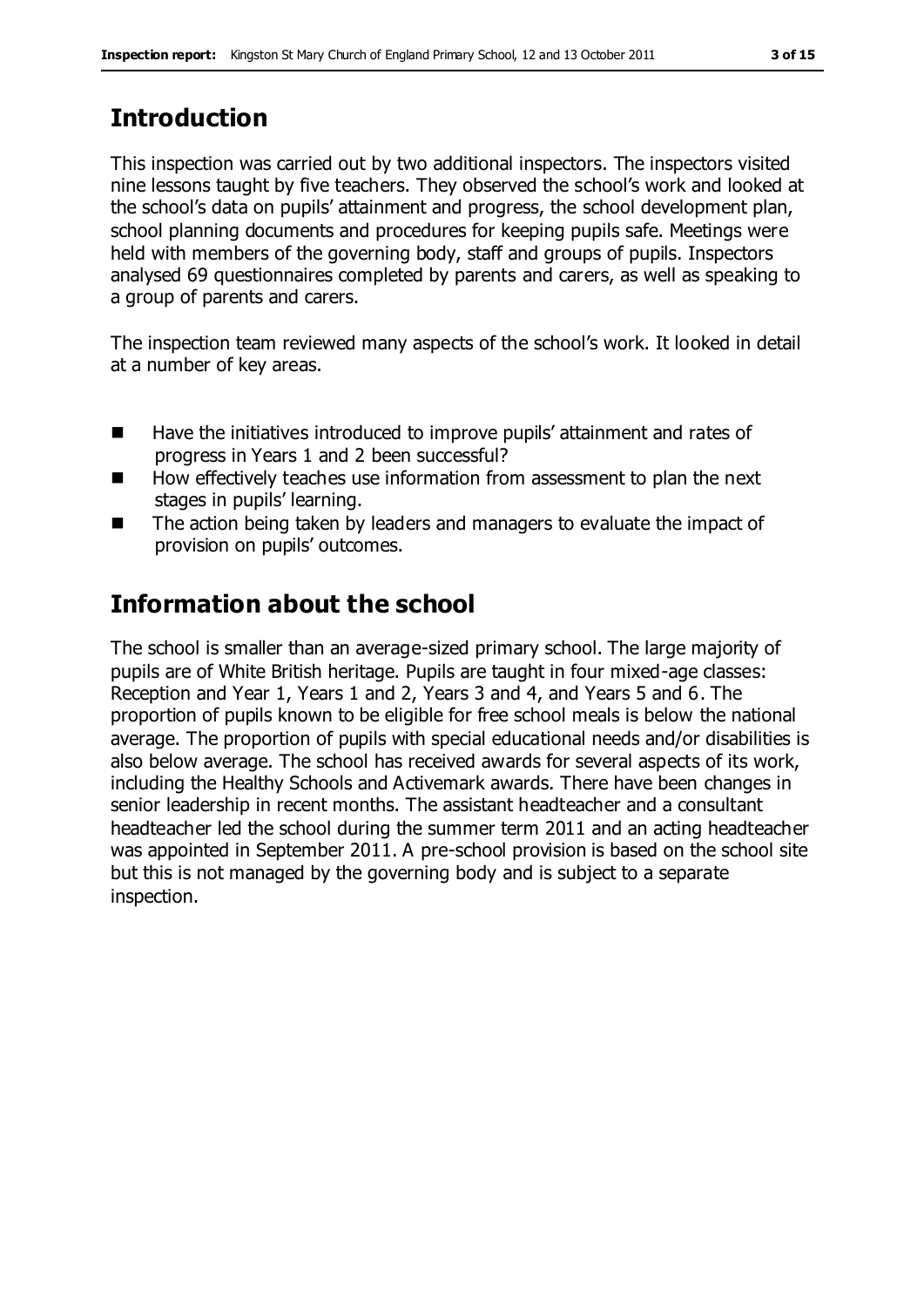# **Inspection judgements**

| Overall effectiveness: how good is the school?  |  |  |
|-------------------------------------------------|--|--|
| The school's capacity for sustained improvement |  |  |

# **Main findings**

The school provides a good quality of education and there are several aspects of its work that are outstanding. Since the previous inspection there have been many staff changes but the very strong sense of teamwork that has remained throughout the changes is one of the key reasons for the school continually moving forward. This good, collective drive and ambition, and the close cooperation with parents and carers, provide the foundation for the school's ongoing improvement in its provision and pupils' academic and personal development outcomes.

The most important areas of growth are the rising attainment of pupils by the end of Year 2 and the improvement in pupils' rates of progress in the Early Years Foundation Stage and Years 1 and 2. This is the result of the increasing effectiveness of teaching and the successful introduction of new strategies for assessing pupils' work to check their progress. Historically, the progress of younger pupils has been satisfactory at best. This has resulted in attainment at the end of Year 2 being below national averages. Pupils over the last three years made good progress in Years 3 to 6, which has raised attainment to levels above the national average by the end of Year 6. The whole school picture now, for all groups of pupils, is of good achievement, above average attainment and good progress, with pupils in both Year 2 and Year 6 on track to reach above average attainment by the end of the school year. The priority that the school has placed on improving writing skills has been particularly successful, with excellent work on letters and sounds leading to rapid improvement in younger pupils' reading and writing.

Outstanding care, guidance and support for all pupils are strengths of the school which are leading to better outcomes in the pupils' personal development. The outstanding outcomes include pupils' behaviour, their spiritual, moral, social and cultural development and their adoption of healthy lifestyles, reflected in the school's Activemark award. Pupils enjoy school and their attendance is above average. There is good support for pupils whose circumstances may make them more vulnerable, particularly from teaching assistants and a range of outside agencies, which is helping the pupils make good progress in their personal development.

Self-evaluation is rigorous, as are the continuous monitoring and evaluation of all aspects of the school's work by governors and senior and middle leaders. These processes, together with the improvements that have been made in pupils' academic and personal development outcomes, show that there is a good capacity for improvement in the future. The focus on improving the effectiveness of teaching and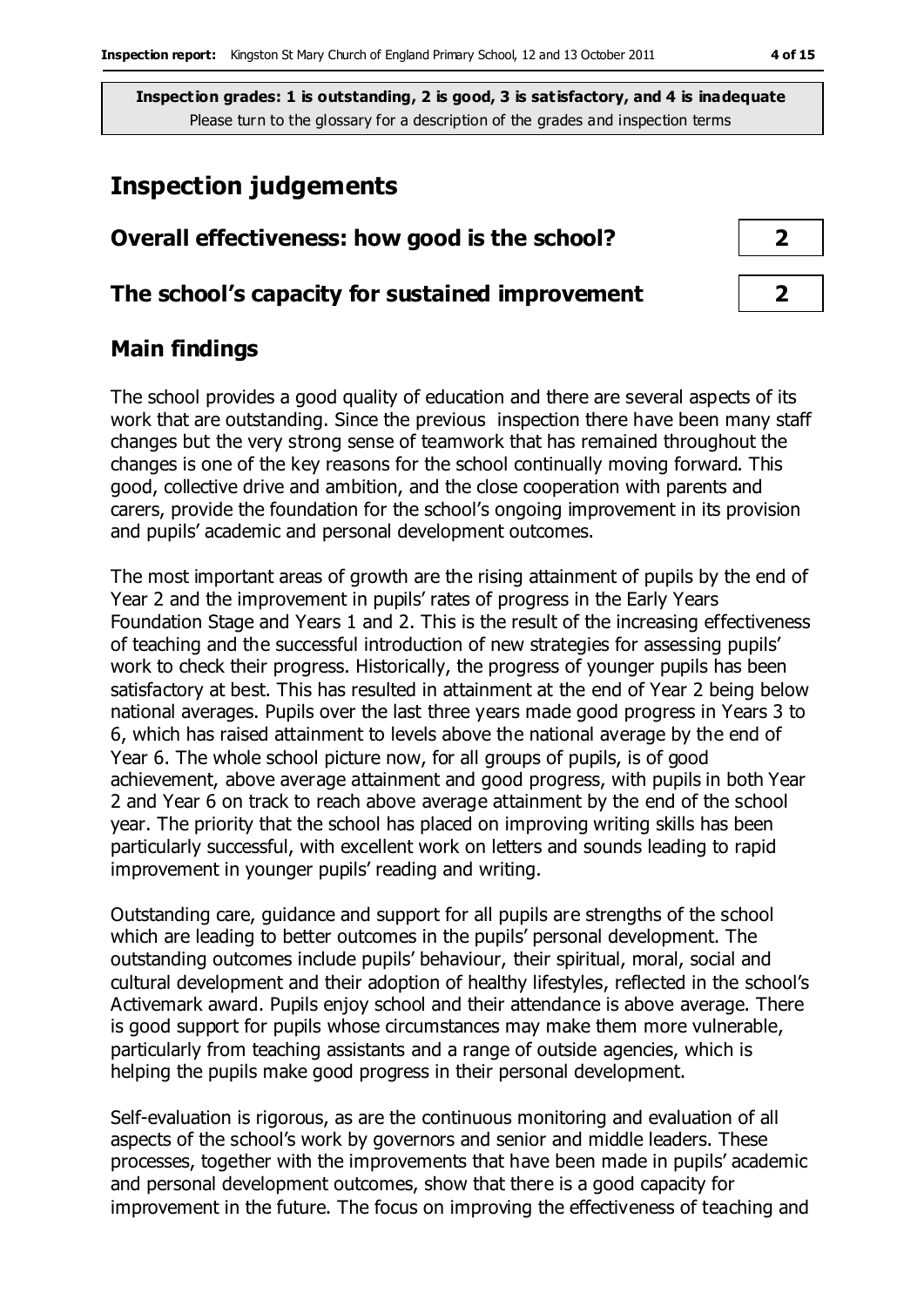learning is seen as central to the school's improvement. Teaching and learning are good but senior leaders recognise that there is more work to do as the quality of teaching is not yet wholly consistent. New approaches to the assessment of pupils' progress over time have quickly become very effective. Good use of this information is identifying any pupils whose progress is slowing down and the impact of programmes to help them catch up is constantly evaluated. The variability in teaching and learning is seen in the more immediate, short-term checking of pupils' learning in lessons. Marking of work does not always inform pupils sufficiently about how work can be improved, nor does feedback given in a minority of lessons set clear enough short-term targets for the next stage in learning. Similarly, there is some inconsistency in the extent to which pupils have opportunities to evaluate their own and others' learning in order to reflect on how it can improve. Senior leaders know that there is some outstanding practice in these areas which they plan to share in order to achieve the consistency they seek.

Governance is outstanding and governors have ensured that important responsibilities, such as safeguarding, are secure and effective. Governors have worked very closely with school staff and the local authority in order to successfully maintain ongoing improvement in the school's effectiveness during the period of changes in leadership.

### **What does the school need to do to improve further?**

- In order to further improve pupils' attainment, raise the quality of teaching and learning from good to outstanding by:
	- using the marking of work to indicate how pupils can improve their work in all areas of the curriculum
	- consistently assessing pupils' work during lessons in order to give them short-term targets for small steps in improvement
	- providing more opportunities for pupils to reflect on their own work and  $\equiv$ that of others in order to identify its strengths and make their own suggestions on how it can be improved.

### **Outcomes for individuals and groups of pupils 2**

There are no significant differences in the progress made by different groups of pupils. This not only means that all are achieving well but it also reflects the determination to ensure equality of opportunity is at the heart of the school's ethos. Senior leaders have established a very high expectation of the progress that all pupils, including those with special educational needs and/or disabilities, should make and they are all rising to the challenge. All lessons seen during the inspection had a buzz of eagerness to work hard and to learn. Some had an obvious excitement, for example when Years 1 and 2 pupils discussed their own versions of a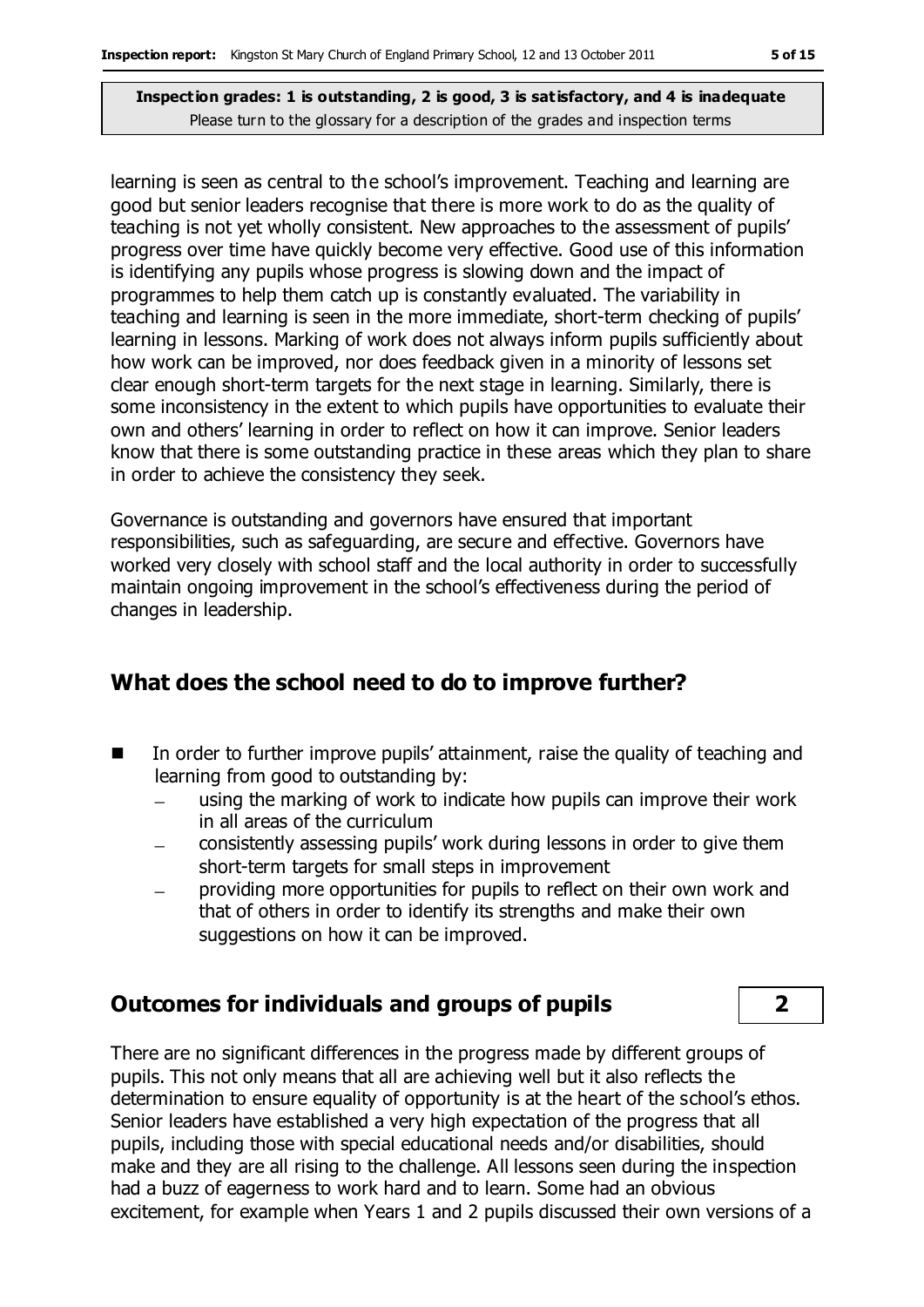story read to them at the start of the lesson. They later role played dialogue between two characters and many applied what they had been taught about speaking expressively. The ideas then given to partners about other things they could say showed the kind of constructive peer evaluation that is insufficiently present in some of the lessons in other classes.

Pupils talk of their enjoyment of all that they do in school. They particularly like the emphasis on first-hand experiences and practical activities in topic work. Pupils are proud of past work, as was obvious when some Years 5 and 6 pupils keenly showed an inspector work in their writing books. They also appreciate the work of others. Word quickly spread around the school about the bread shapes made by Years 1 and 2 pupils for Harvest Festival, with many wanting to see this for themselves.

Pupils feel safe in school and this view is shared by parents and carers. They enjoy physical activity and explain very knowledgeably how this and healthy eating form the basis of a healthy lifestyle. Those pupils with special responsibilities, for example as school councillors, carry out responsibilities very conscientiously. Where impromptu responsibility is given, pupils show great confidence. This was exemplified in collective worship by those leading prayer, demonstrating actions that went with a song, and accompanying singing on recorders. The contribution of the pupils and the impressively high quality of singing made this a very spiritual event.

The outcomes in pupils' personal development and their continually improving basic literacy and numeracy skills mean that pupils are well prepared for the next stage in their education and their future economic well-being.

| Pupils' achievement and the extent to which they enjoy their learning                                                     | 2                       |
|---------------------------------------------------------------------------------------------------------------------------|-------------------------|
| Taking into account:                                                                                                      |                         |
| Pupils' attainment <sup>1</sup>                                                                                           | $\overline{2}$          |
| The quality of pupils' learning and their progress                                                                        | $\mathcal{P}$           |
| The quality of learning for pupils with special educational needs and/or disabilities<br>and their progress               | 2                       |
| The extent to which pupils feel safe                                                                                      | $\overline{\mathbf{2}}$ |
| Pupils' behaviour                                                                                                         | 1                       |
| The extent to which pupils adopt healthy lifestyles                                                                       | 1                       |
| The extent to which pupils contribute to the school and wider community                                                   | $\mathbf{2}$            |
| The extent to which pupils develop workplace and other skills that will<br>contribute to their future economic well-being | 2                       |
| Taking into account:                                                                                                      | 2                       |
| Pupils' attendance <sup>1</sup>                                                                                           |                         |

These are the grades for pupils' outcomes

 $\overline{a}$ 

<sup>1</sup> The grades for attainment and attendance are: 1 is high; 2 is above average; 3 is broadly average; and 4 is low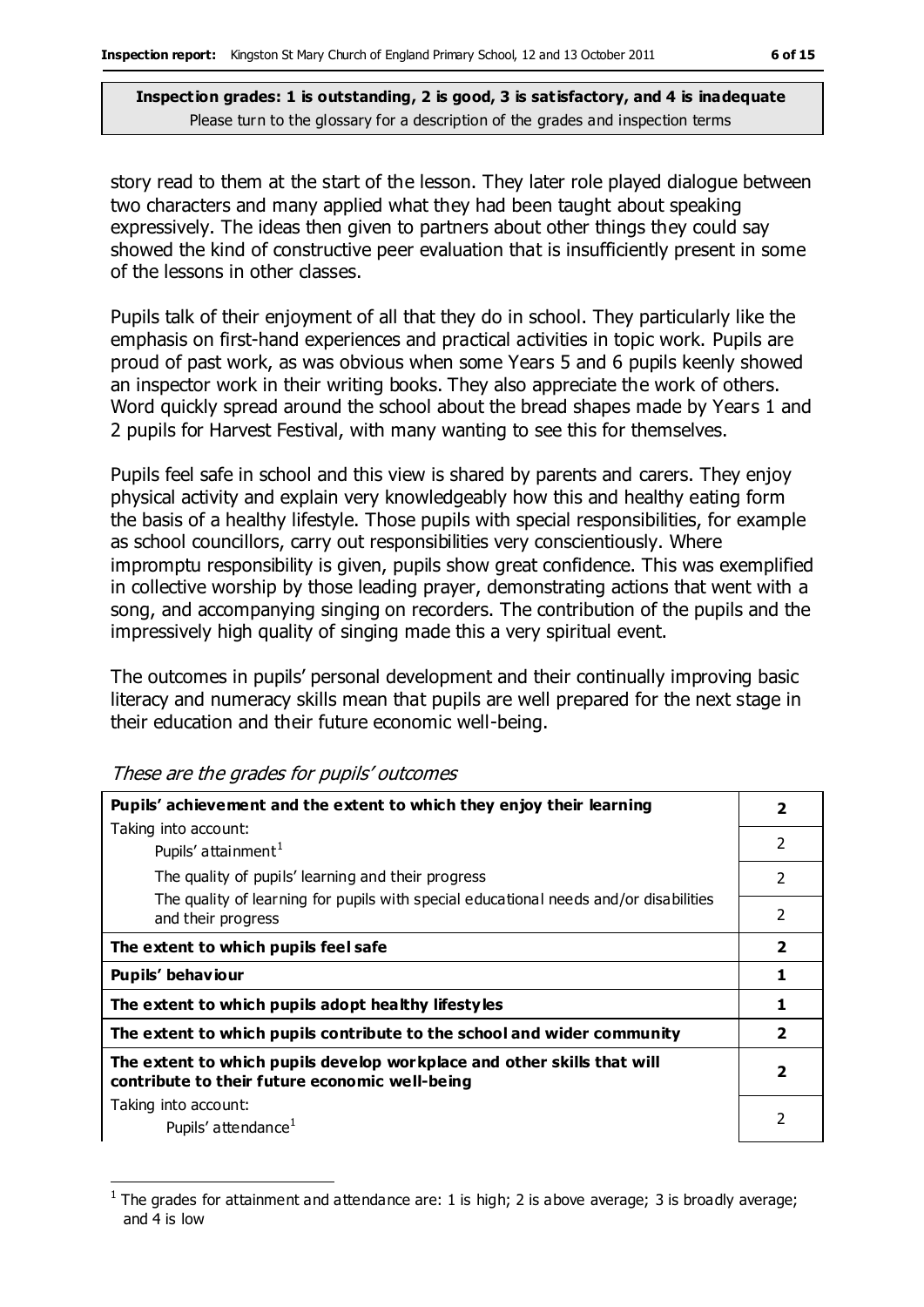| The extent of pupils' spiritual, moral, social and cultural development |  |
|-------------------------------------------------------------------------|--|
|-------------------------------------------------------------------------|--|

## **How effective is the provision?**

Pupils are provided with learning activities which are usually closely matched to their abilities and needs. This was done most effectively in a Years 3 and 4 numeracy lesson where, from the outset, pupils of different abilities were given different mental calculations to carry out during the lesson's introduction. This provided the right level of challenge for all. Although clear learning objectives are set for each lesson and tasks match needs, pupils do not generally have sufficiently frequent opportunities to reflect on their own learning and think about how their work can be improved. The inconsistency of teachers' use of this type of self-assessment means that individual pupils' progress in a lesson is not as rapid as it could be. There is some good practice, as was seen in a numeracy lesson when each small group of Year 5 pupils was given a clear target for their tasks and they were able to measure their progress against this target.

The integrated curriculum follows a programme of topics in which subjects are linked together. Topics focus on personal development outcomes as well as subject knowledge and this has helped the school achieve its Healthy Schools status. Teachers make good use of other subjects to help polish literacy and information and communication technology (ICT) skills. There is also ongoing recording of the skills being acquired in other subjects. This is good assessment practice which ensures that topics provide continuity in pupils' learning across the school as a whole. The curriculum is fully inclusive and is adapted to meet the needs of pupils with special educational needs and/or disabilities. Pupils' learning is further enhanced by the very good range of clubs and activities outside the school day. Take-up of these activities is good and many pupils regard them as a highlight of the week. Pupils' enthusiasm is also very evident at the well-run after-school club, which is one of many impressive aspects of the school's outstanding commitment to providing high quality care, guidance and support for each pupil.

| The quality of teaching                                                                                    |  |
|------------------------------------------------------------------------------------------------------------|--|
| Taking into account:                                                                                       |  |
| The use of assessment to support learning                                                                  |  |
| The extent to which the curriculum meets pupils' needs, including, where<br>relevant, through partnerships |  |
| The effectiveness of care, guidance and support                                                            |  |

These are the grades for the quality of provision

### **How effective are leadership and management?**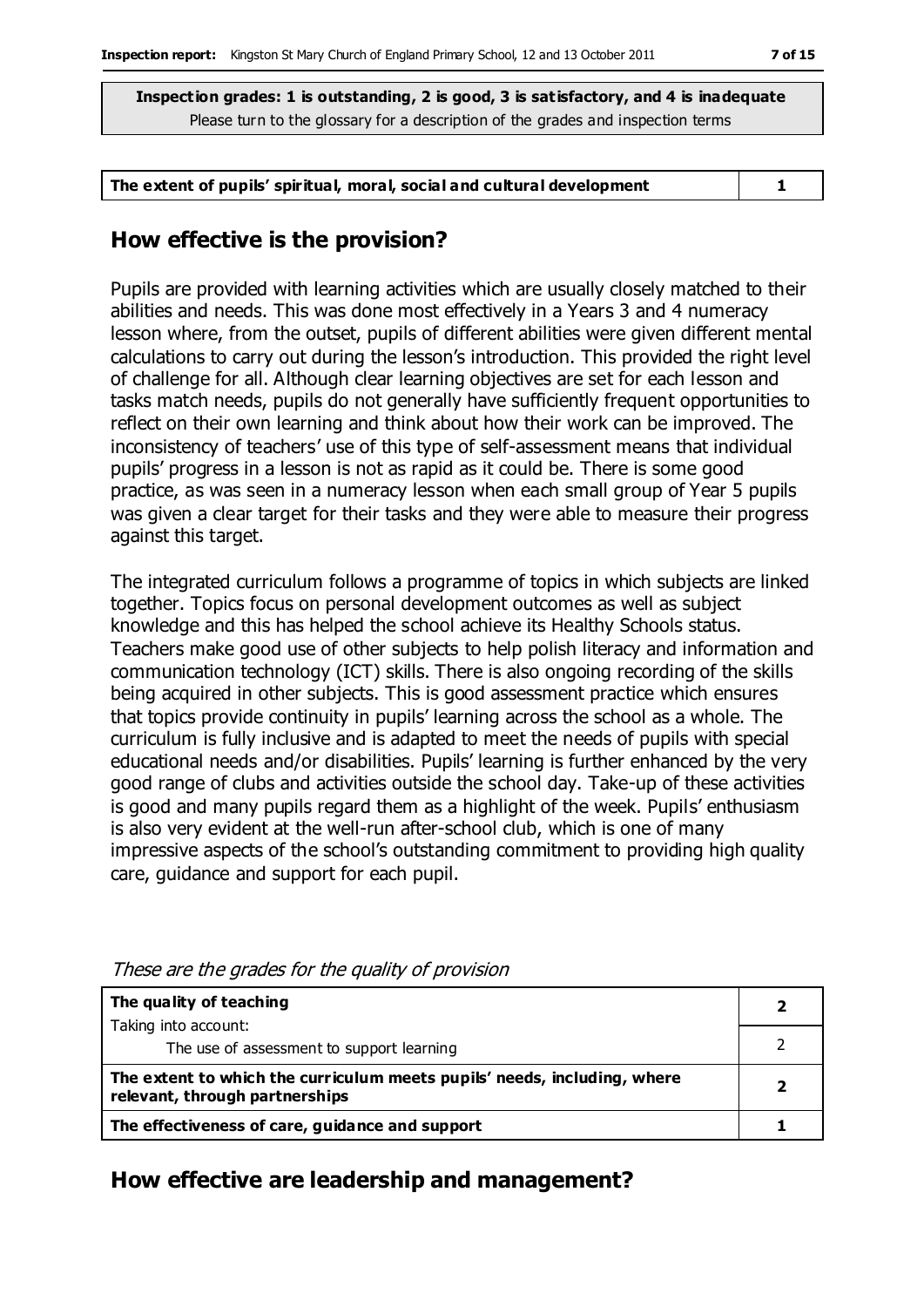The whole school community shows collective determination and a shared drive for improvement. Successive senior leaders have harnessed this ambition, and the practical measures adopted to raise the quality of teaching and learning are having a good impact on all pupils' achievement. The promotion of equal opportunities and tackling discrimination are central to the school's ethos. This is judged outstanding. Not only have past inequalities in pupils' progress at different ages been completely eradicated, but also the school's vigilance in providing support for any pupils whose circumstances may make them vulnerable enables them to make the same good progress as their peers.

The school promotes community cohesion well. The many opportunities for pupils to contribute to the school and local communities have good impact on pupils' personal development. International links, for example that with a French school with which pupils communicate by video-conferencing and letters, promote cultural development well. The school is at an early stage of developing community cohesion in a national context and pupils are unable to compare their lives with those of people in a contrasting United Kingdom setting. The governing body ensures that safeguarding arrangements are thorough and that staff are thoroughly and regularly trained in attending to health and safety, risk assessment and child protection issues. Close cooperation with staff as well as independent monitoring and evaluation of school improvement mean that the governing body is very well informed about the school's work and contributing significantly to strategic decision making.

A wide range of successful partnerships with educational and community organisations has a good impact on provision and pupils' learning. This includes a very positive liaison with the pre-school provider now based on the school site. The home-school partnership is outstanding. The school works tirelessly at this link, providing guidance to parents and carers on pupils' learning, reporting regularly on progress and keeping all fully informed of events. Parents' and carers' high levels of satisfaction with the school reflect the high quality of home-school liaison.

| The effectiveness of leadership and management in embedding ambition and<br>driving improvement                                                                     |                         |  |
|---------------------------------------------------------------------------------------------------------------------------------------------------------------------|-------------------------|--|
| Taking into account:                                                                                                                                                |                         |  |
| The leadership and management of teaching and learning                                                                                                              | 2                       |  |
| The effectiveness of the governing body in challenging and supporting the<br>school so that weaknesses are tackled decisively and statutory responsibilities<br>met |                         |  |
| The effectiveness of the school's engagement with parents and carers                                                                                                |                         |  |
| The effectiveness of partnerships in promoting learning and well-being                                                                                              | $\overline{\mathbf{2}}$ |  |
| The effectiveness with which the school promotes equality of opportunity and<br>tackles discrimination                                                              | 1                       |  |
| The effectiveness of safeguarding procedures                                                                                                                        |                         |  |

#### These are the grades for leadership and management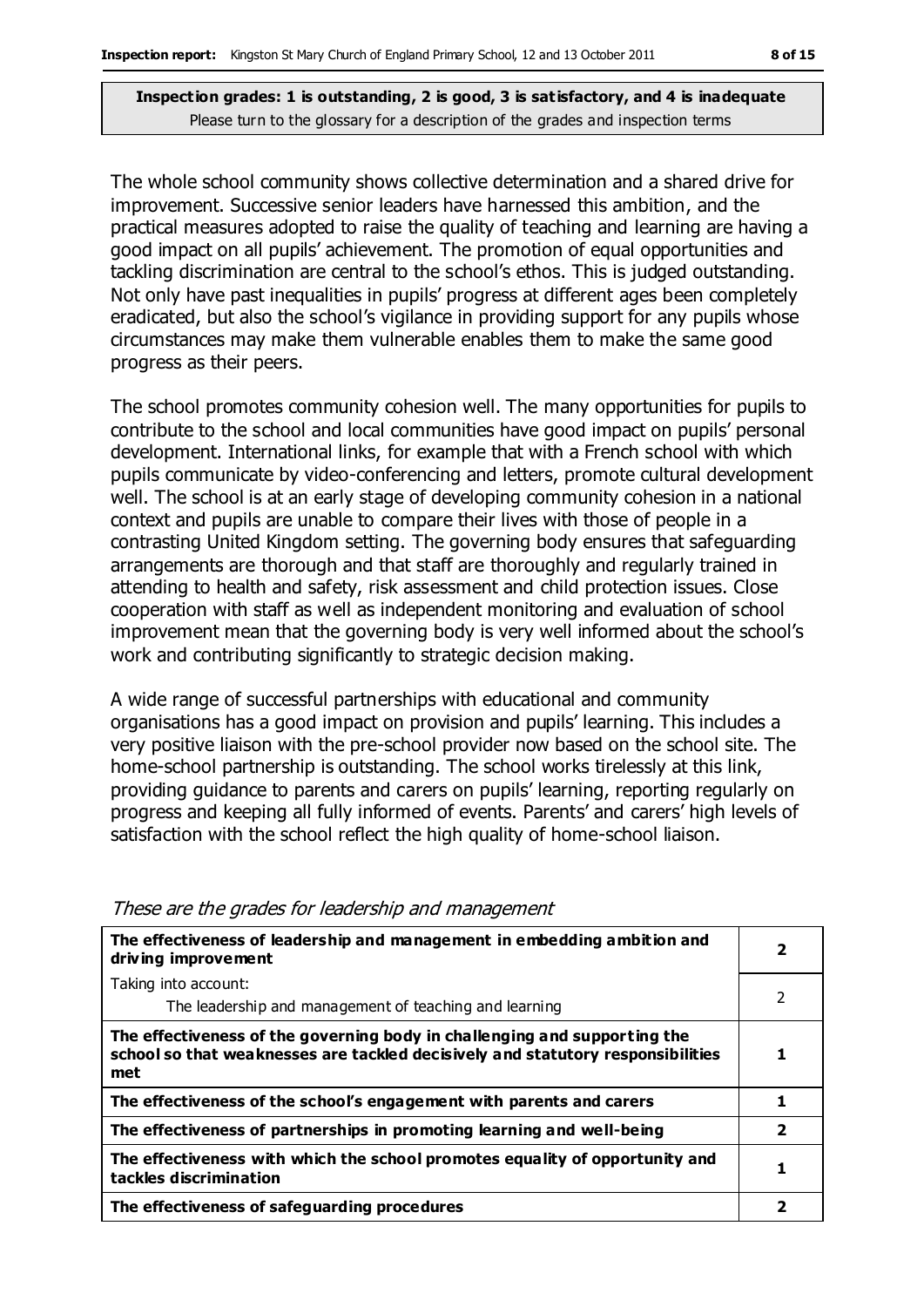| The effectiveness with which the school promotes community cohesion                     |  |
|-----------------------------------------------------------------------------------------|--|
| The effectiveness with which the school deploys resources to achieve value for<br>money |  |

# **Early Years Foundation Stage**

Reception children are taught in a class alongside a small number of Year 1 pupils. They settle quickly in school as a result of excellent liaison with the pre-school providers and with parents and carers. This was seen in the confidence and enjoyment of learning already present in many of the children at the time of the inspection, which was during their first full-time week in school. The children are immediately starting to benefit from the good provision. Good teaching and a stimulating learning environment are the cornerstones of this provision.

Learning opportunities are carefully planned to provide a balance of indoor and outdoor learning and children move to and fro between these environments throughout the day, registering on a task chart which activity they are going to do. A current drawback for the staff is the need for most of the outdoor resources having to be put out at the start of each day. The major development of the outdoor area about to start will remove this inconvenience. Regular assessment of children's learning by recording observations of their successes and areas for development is used well to plan next stages in learning for each child. This contributes significantly to the progress they are making. The records of the current Year 1 pupils show that, from starting points close to those expected in all areas of learning, they made good progress in their Reception Year in all areas and outstanding progress in their knowledge and understanding of the world. This resulted in above average attainment overall by the end of the year.

The Early Years Foundation stage is led and managed collectively and well. The two teachers who share the teaching benefit from the support and outstanding level of expertise of the teaching assistant. Together they ensure that all children have a good start to school life.

| Overall effectiveness of the Early Years Foundation Stage                    |  |  |
|------------------------------------------------------------------------------|--|--|
| Taking into account:                                                         |  |  |
| Outcomes for children in the Early Years Foundation Stage                    |  |  |
| The quality of provision in the Early Years Foundation Stage                 |  |  |
| The effectiveness of leadership and management of the Early Years Foundation |  |  |
| Stage                                                                        |  |  |

These are the grades for the Early Years Foundation Stage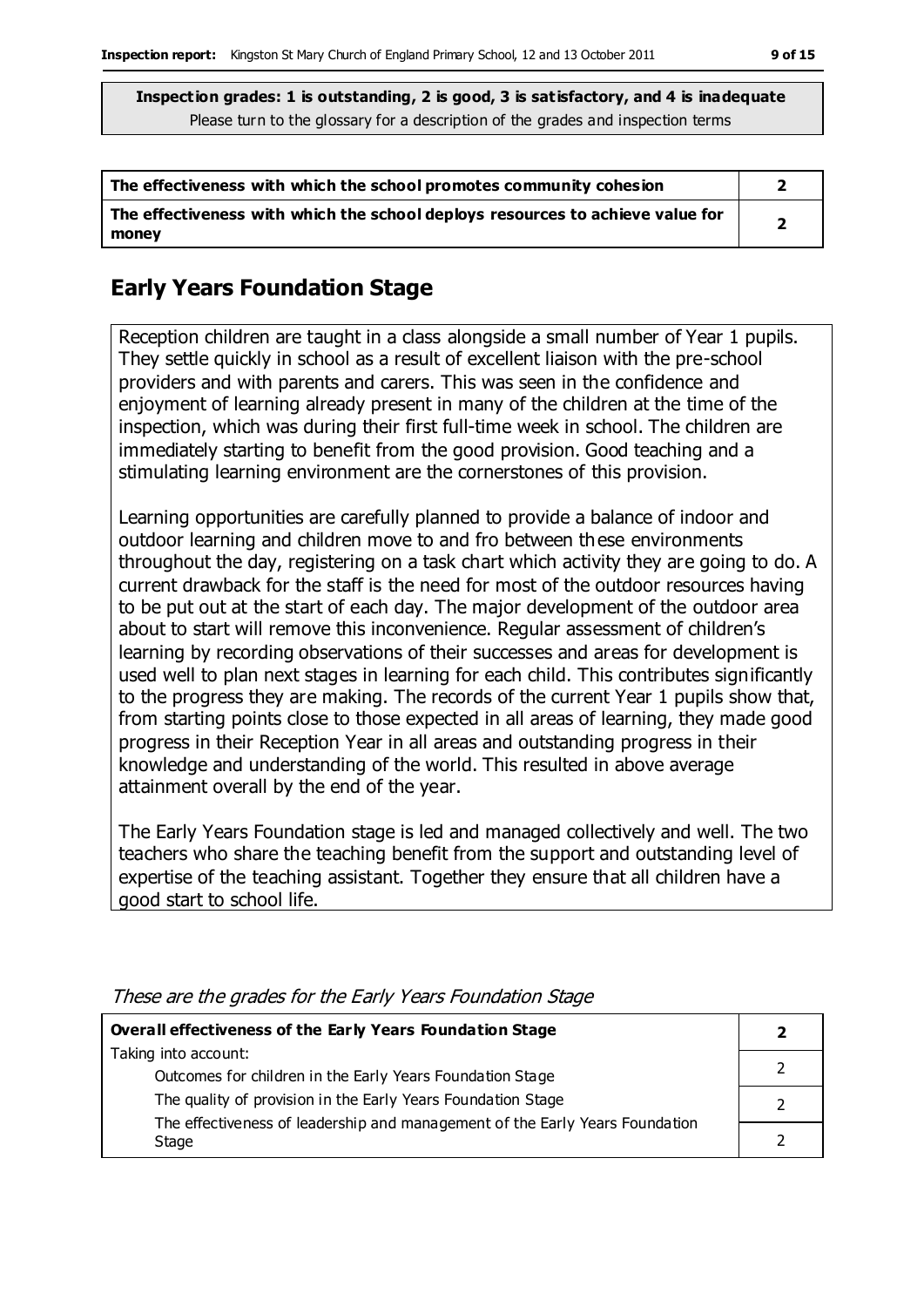### **Views of parents and carers**

Sixty per cent of parents and carers returned the questionnaire. This is a high return rate. The vast majority of those parents and carers are confident that the school provides a good quality of education. Levels of satisfaction are well above average. Parents and carers see many strengths. They are confident that their children are safe in school and they are appreciative of the good quality of teaching and the extent to which their children enjoy school. A few parents and carers raised concerns related to individual experiences, upon which inspectors are unable to comment. Those questionnaires that had additional, positive comments mainly reinforced the positive view of the quality of teaching. This matches inspection evidence insofar as nearly all teaching observed was good and, on some occasions, outstanding.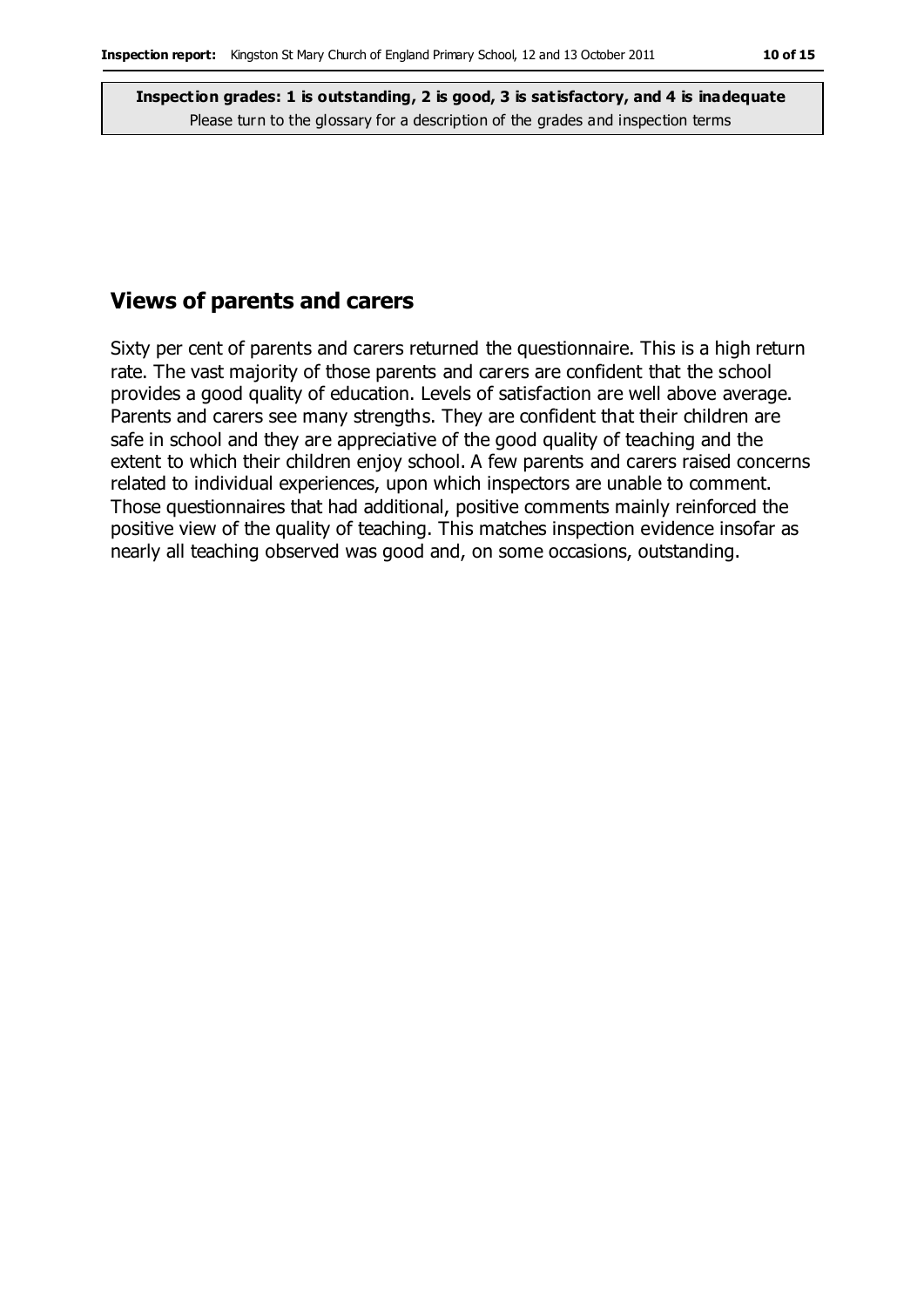#### **Responses from parents and carers to Ofsted's questionnaire**

Ofsted invited all the registered parents and carers of pupils registered at Kingston St Mary Church of England Primary School to complete a questionnaire about their views of the school.

In the questionnaire, parents and carers were asked to record how strongly they agreed with 13 statements about the school.

The inspection team received 69 completed questionnaires by the end of the on-site inspection. In total, there are 114 pupils registered at the school.

| <b>Statements</b>                                                                                                                                                                                                                                       | <b>Strongly</b><br>agree |               | <b>Agree</b> |               | <b>Disagree</b> |               | <b>Strongly</b><br>disagree |               |
|---------------------------------------------------------------------------------------------------------------------------------------------------------------------------------------------------------------------------------------------------------|--------------------------|---------------|--------------|---------------|-----------------|---------------|-----------------------------|---------------|
|                                                                                                                                                                                                                                                         | <b>Total</b>             | $\frac{1}{2}$ | <b>Total</b> | $\frac{1}{2}$ | <b>Total</b>    | $\frac{1}{2}$ | <b>Total</b>                | $\frac{1}{2}$ |
| My child enjoys school                                                                                                                                                                                                                                  | 53                       | 77            | 16           | 23            | 0               | $\mathbf 0$   | $\mathbf 0$                 | $\mathbf 0$   |
| The school keeps my child<br>safe                                                                                                                                                                                                                       | 57                       | 83            | 12           | 17            | $\mathbf{0}$    | $\mathbf{0}$  | $\mathbf 0$                 | $\mathbf 0$   |
| The school informs me about<br>my child's progress                                                                                                                                                                                                      | 33                       | 48            | 30           | 43            | $\overline{4}$  | 6             | $\mathbf 0$                 | $\mathbf 0$   |
| My child is making enough<br>progress at this school                                                                                                                                                                                                    | 30                       | 43            | 37           | 54            | $\mathbf{1}$    | 1             | $\mathbf 0$                 | $\mathbf 0$   |
| The teaching is good at this<br>school                                                                                                                                                                                                                  | 47                       | 68            | 20           | 29            | $\Omega$        | $\mathbf 0$   | $\Omega$                    | $\mathbf 0$   |
| The school helps me to<br>support my child's learning                                                                                                                                                                                                   | 45                       | 65            | 22           | 32            | $\Omega$        | $\Omega$      | $\mathbf{0}$                | $\mathbf 0$   |
| The school helps my child to<br>have a healthy lifestyle                                                                                                                                                                                                | 39                       | 57            | 27           | 39            | $\mathbf{0}$    | $\mathbf{0}$  | $\mathbf 0$                 | $\mathbf 0$   |
| The school makes sure that<br>my child is well prepared for<br>the future (for example<br>changing year group,<br>changing school, and for<br>children who are finishing<br>school, entering further or<br>higher education, or entering<br>employment) | 27                       | 39            | 32           | 46            | $\mathbf{1}$    | 1             | $\mathbf 0$                 | 0             |
| The school meets my child's<br>particular needs                                                                                                                                                                                                         | 39                       | 57            | 25           | 36            | 3               | 4             | $\mathbf 0$                 | $\mathbf 0$   |
| The school deals effectively<br>with unacceptable behaviour                                                                                                                                                                                             | 36                       | 52            | 29           | 42            | $\overline{2}$  | 3             | $\mathbf 0$                 | $\mathbf 0$   |
| The school takes account of<br>my suggestions and<br>concerns                                                                                                                                                                                           | 37                       | 54            | 28           | 41            | $\mathbf{1}$    | $\mathbf{1}$  | $\mathbf 0$                 | $\mathbf 0$   |
| The school is led and<br>managed effectively                                                                                                                                                                                                            | 36                       | 52            | 27           | 39            | 3               | 4             | $\mathbf 0$                 | $\mathbf 0$   |
| Overall, I am happy with my<br>child's experience at this<br>school                                                                                                                                                                                     | 50                       | 72            | 16           | 23            | $\overline{2}$  | 5             | 0                           | $\mathbf 0$   |

The table above summarises the responses that parents and carers made to each statement. The percentages indicate the proportion of parents and carers giving that response out of the total number of completed questionnaires. Where one or more parents and carers chose not to answer a particular question, the percentages will not add up to 100%.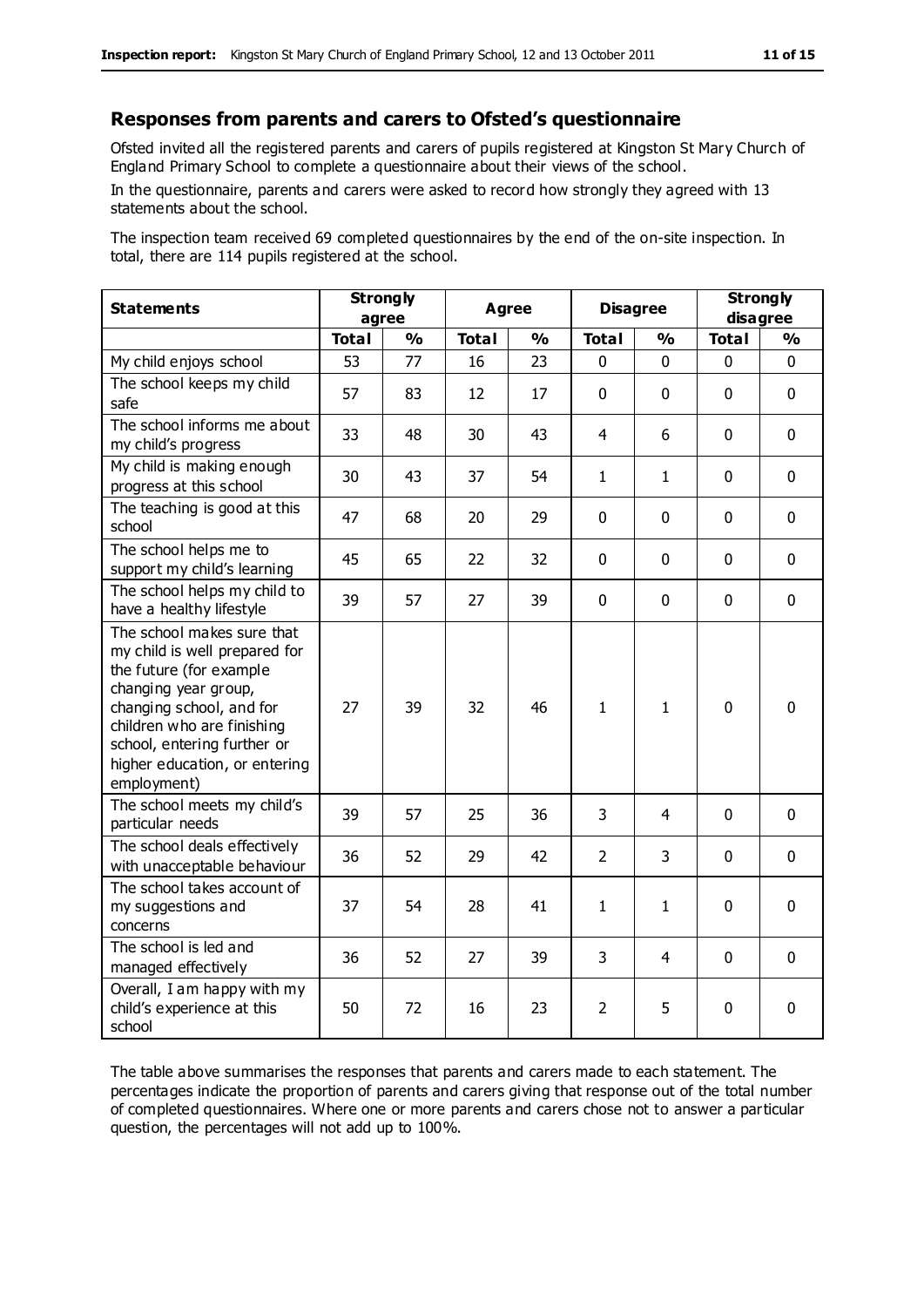# **Glossary**

## **What inspection judgements mean**

| <b>Grade</b> | <b>Judgement</b> | <b>Description</b>                                            |
|--------------|------------------|---------------------------------------------------------------|
| Grade 1      | Outstanding      | These features are highly effective. An outstanding           |
|              |                  | school provides exceptionally well for all its pupils' needs. |
| Grade 2      | Good             | These are very positive features of a school. A school        |
|              |                  | that is good is serving its pupils well.                      |
| Grade 3      | Satisfactory     | These features are of reasonable quality. A satisfactory      |
|              |                  | school is providing adequately for its pupils.                |
| Grade 4      | Inadequate       | These features are not of an acceptable standard. An          |
|              |                  | inadequate school needs to make significant                   |
|              |                  | improvement in order to meet the needs of its pupils.         |
|              |                  | Ofsted inspectors will make further visits until it           |
|              |                  | improves.                                                     |

# **Overall effectiveness of schools**

|                       |                    |      | Overall effectiveness judgement (percentage of schools) |                   |
|-----------------------|--------------------|------|---------------------------------------------------------|-------------------|
| <b>Type of school</b> | <b>Outstanding</b> | Good | <b>Satisfactory</b>                                     | <b>Inadequate</b> |
| Nursery schools       | 43                 | 47   | 10                                                      |                   |
| Primary schools       | 6                  | 46   | 42                                                      |                   |
| Secondary             | 14                 | 36   | 41                                                      |                   |
| schools               |                    |      |                                                         |                   |
| Sixth forms           | 15                 | 42   | 41                                                      | 3                 |
| Special schools       | 30                 | 48   | 19                                                      |                   |
| Pupil referral        | 14                 | 50   | 31                                                      |                   |
| units                 |                    |      |                                                         |                   |
| All schools           | 10                 | 44   | 39                                                      |                   |

New school inspection arrangements were introduced on 1 September 2009. This means that inspectors now make some additional judgements that were not made previously.

The data in the table above are for the period 1 September 2010 to 08 April 2011 and are consistent with the latest published official statistics about maintained school inspection outcomes (see www.ofsted.gov.uk).

The sample of schools inspected during 2010/11 was not representative of all schools nationally, as weaker schools are inspected more frequently than good or outstanding schools.

Percentages are rounded and do not always add exactly to 100.

Sixth form figures reflect the judgements made for the overall effectiveness of the sixth form in secondary schools, special schools and pupil referral units.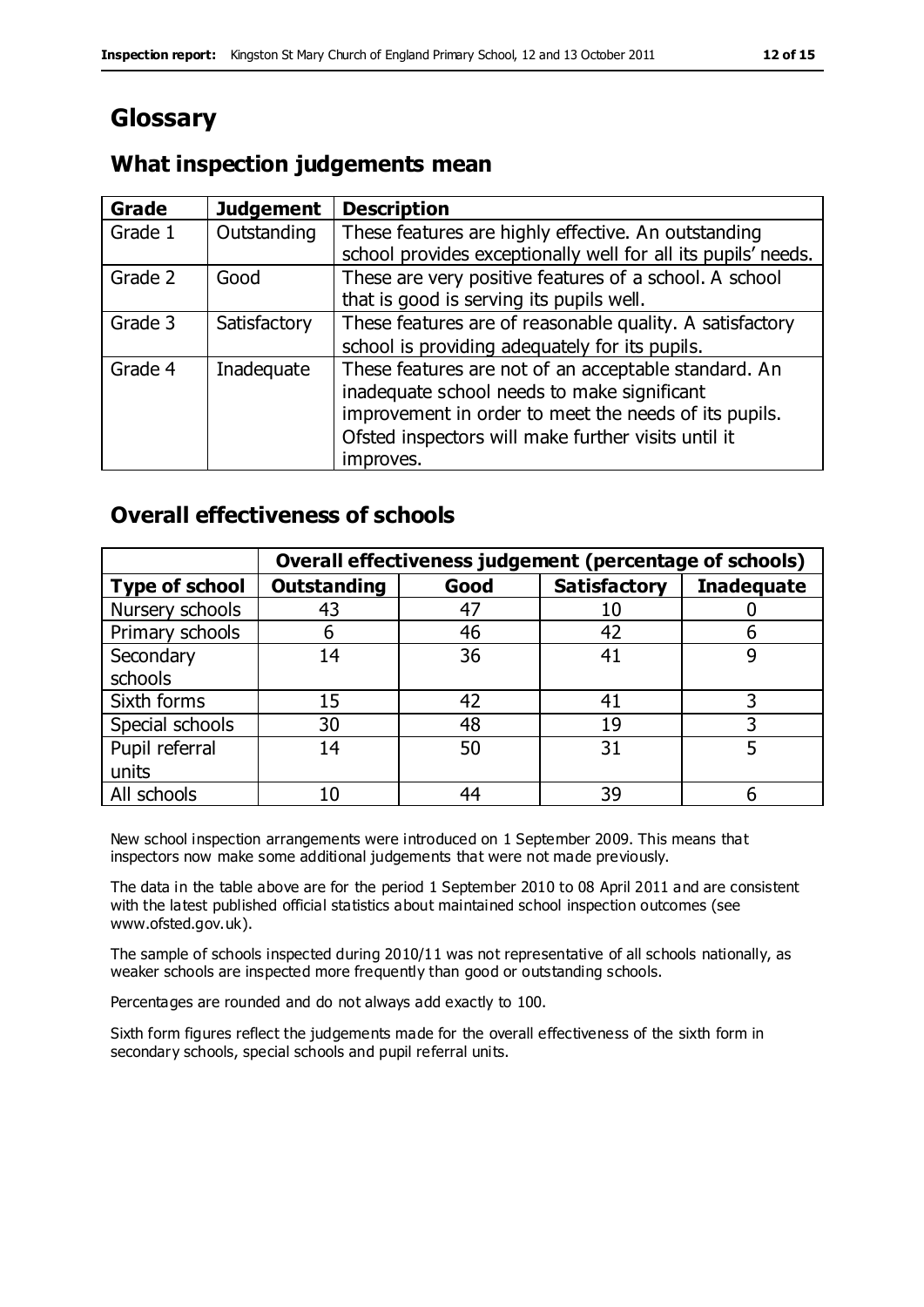# **Common terminology used by inspectors**

| Achievement:               | the progress and success of a pupil in their<br>learning, development or training.                                                                                                                                                                                                                                             |
|----------------------------|--------------------------------------------------------------------------------------------------------------------------------------------------------------------------------------------------------------------------------------------------------------------------------------------------------------------------------|
| Attainment:                | the standard of the pupils' work shown by test and<br>examination results and in lessons.                                                                                                                                                                                                                                      |
| Capacity to improve:       | the proven ability of the school to continue<br>improving. Inspectors base this judgement on what<br>the school has accomplished so far and on the<br>quality of its systems to maintain improvement.                                                                                                                          |
| Leadership and management: | the contribution of all the staff with responsibilities,<br>not just the headteacher, to identifying priorities,<br>directing and motivating staff and running the<br>school.                                                                                                                                                  |
| Learning:                  | how well pupils acquire knowledge, develop their<br>understanding, learn and practise skills and are<br>developing their competence as learners.                                                                                                                                                                               |
| Overall effectiveness:     | inspectors form a judgement on a school's overall<br>effectiveness based on the findings from their<br>inspection of the school. The following judgements,<br>in particular, influence what the overall<br>effectiveness judgement will be.                                                                                    |
|                            | The school's capacity for sustained<br>٠<br>improvement.<br>Outcomes for individuals and groups of<br>ш<br>pupils.<br>The quality of teaching.<br>The extent to which the curriculum meets<br>a s<br>pupils' needs, including, where relevant,<br>through partnerships.<br>The effectiveness of care, guidance and<br>support. |
| Progress:                  | the rate at which pupils are learning in lessons and<br>over longer periods of time. It is often measured<br>by comparing the pupils' attainment at the end of a<br>key stage with their attainment when they started.                                                                                                         |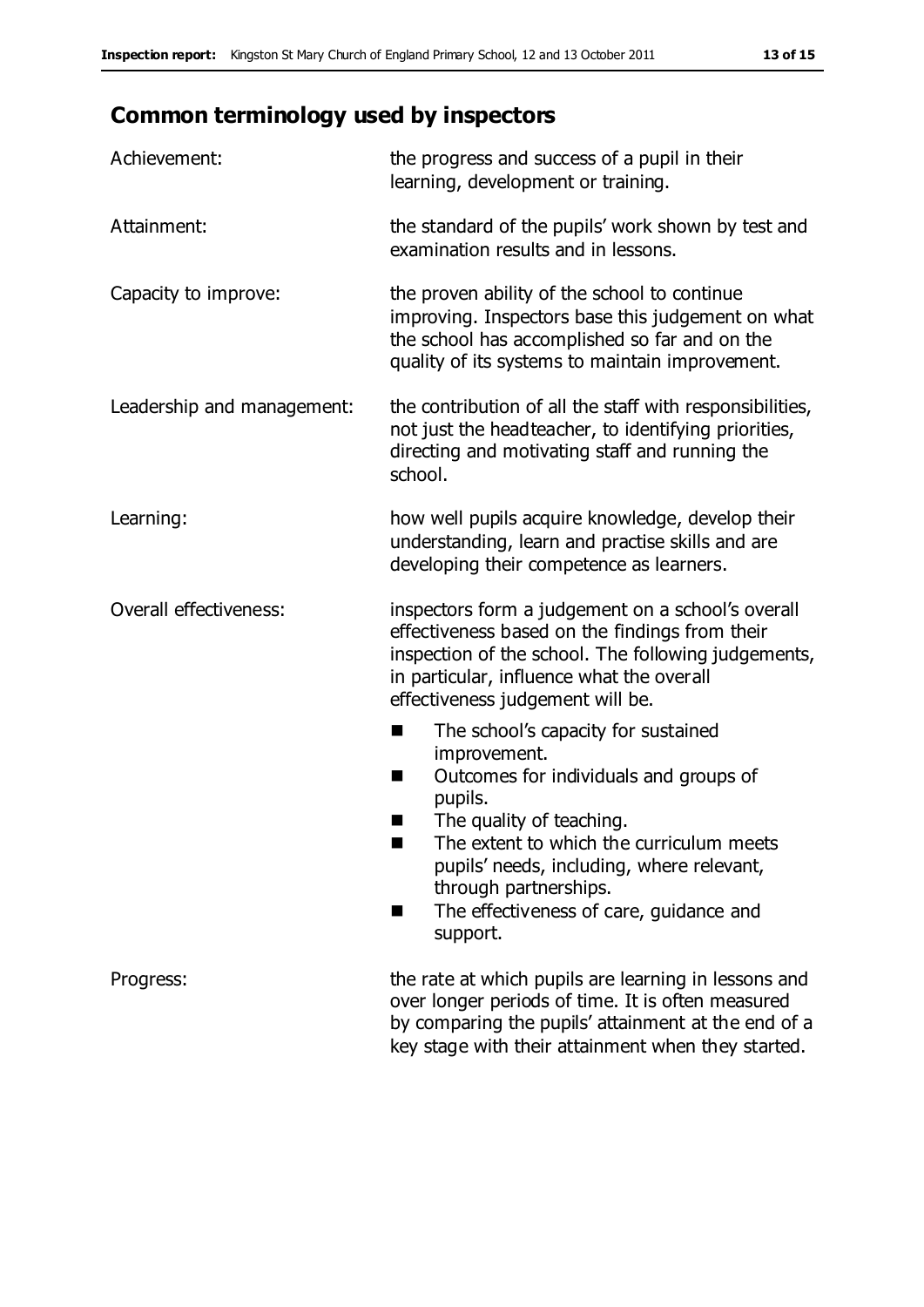

14 October 2011

Dear Pupils

#### **Inspection of Kingston St Mary Church of England Primary School, Taunton TA2 8JH**

I am writing to thank you for helping us during the inspection of your school. We especially enjoyed talking to you and listening to your views. We have taken these views into account in writing this report. Kingston St Mary Church of England Primary School is a good school with some things that are outstanding. Here are some of the main findings from the report.

- You all work hard and are making good progress in all your work. By Year 6, standards are well above average in English and mathematics. We were very impressed by the writing we saw in each class.
- You are taught well but we want teachers to give you more ideas about how you can improve your work and also to encourage you to think for yourselves about how it can be improved.
- Your behaviour is outstanding. We were very impressed by the way that you look out for and help each other and by the interest you show in other pupils' work.
- You have an outstanding understanding of the importance of healthy eating and regular physical activity. We saw how fit many of you are.
- You do many jobs around the school and this helps the school community. You also contribute well to the local community.
- You say you feel safe in school. This is because all the adults do an excellent job in looking after you and making sure that you get help whenever you need it.
- All the staff and governors work well together to help the school to improve.

All of you can help your teachers to make Kingston St Mary Church of England Primary School an even better school by continuing to work hard and enjoying your learning. Thank you once again for your help during our visit, and best wishes for your work in the future.

Yours sincerely

Colin Lee Lead inspector